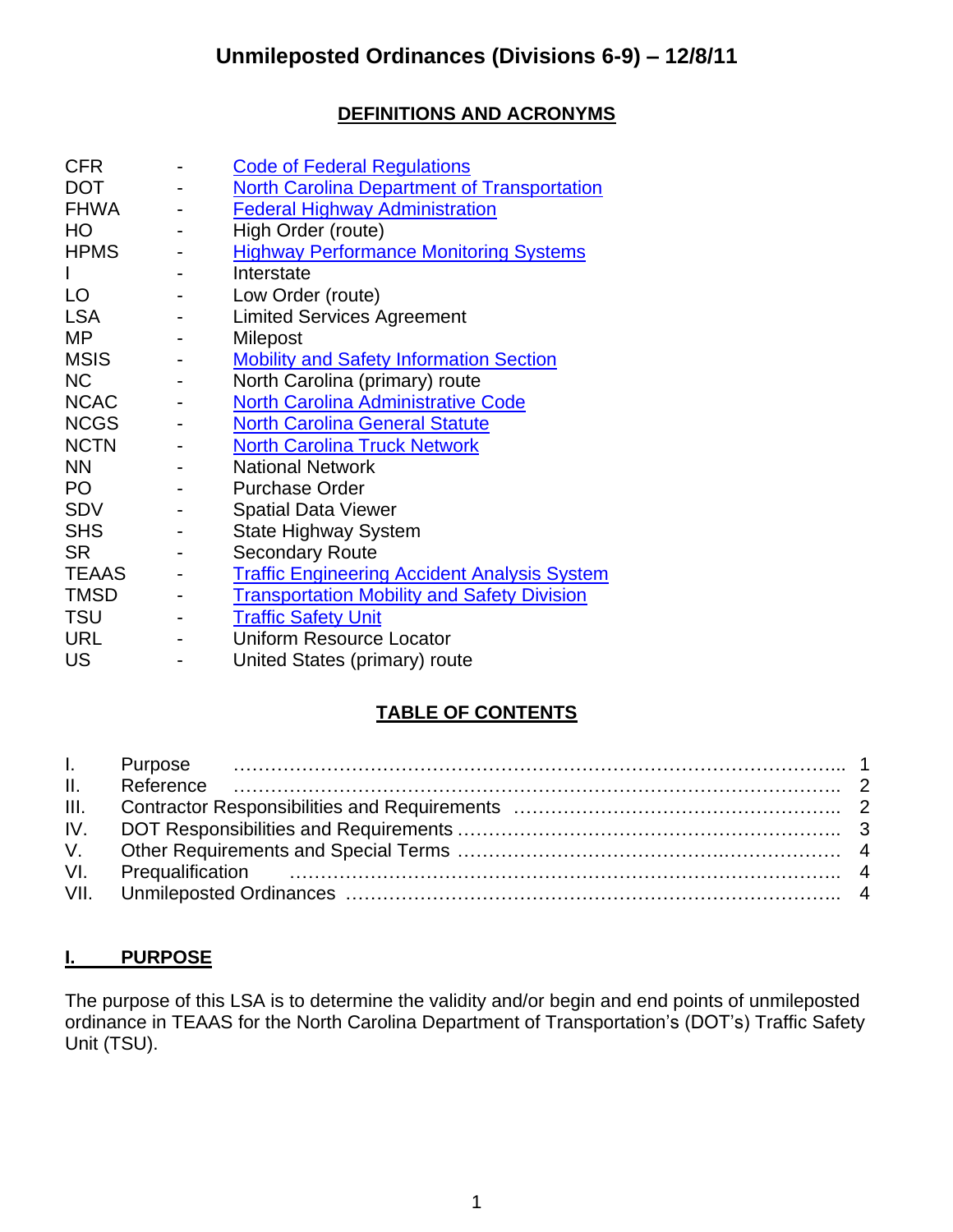# **Unmileposted Ordinances (Divisions 6-9) – 12/8/11**

#### **II. REFERENCE**

Contractor information may be reviewed at the following URL:

<http://ncdot.org/doh/preconstruct/traffic/safety/contractors/>

TEAAS information may be reviewed at the following URL:

<http://ncdot.org/doh/preconstruct/traffic/safety/teaas/>

Ordinance program information may be reviewed at the following URL:

<http://ncdot.org/doh/preconstruct/traffic/safety/programs/>

Ordinance training information can be viewed in the TEAAS Training Material at the following URL:

[http://ncdot.org/doh/preconstruct/traffic/safety/teaas/data/chapter\\_17.pdf](http://ncdot.org/doh/preconstruct/traffic/safety/teaas/data/chapter_17.pdf)

#### **III. CONTRACTOR RESPONSIBILITIES AND REQUIREMENTS**

- 1. All preliminary, draft, interim, and final calculations, notes, drawings, videos, and any other necessary project information prepared by contractors (electronic or hard copy) shall be the property of the DOT and shall be turned over to the DOT upon completion of the work or when requested.
- 2. Shall be responsible for ensuring that submittals are accurate and in a format compatible with DOT needs.
- 3. Shall obtain approval prior to making any changes on original requests.
- 4. Shall be responsible for the completeness, accuracy, presentation, and review of any work sublet to others.
- 5. Shall be responsible for ensuring its personnel adhere to applicable state and federal labor laws and regulations regarding work hours, breaks, etc.
- 6. Shall be responsible for the presentation and explanation of their work at any meetings, hearings, consultations, discussions, and field conferences as requested by DOT.
- 7. Shall be required to cooperate and coordinate fully with other contractors, municipalities, local officials, as directed by DOT.
- 8. If the contractor receives instructions or directions that are considered beyond the scope of work as outlined in the specifications then no work shall be performed until the matter is resolved.
- 9. Shall notify DOT of significant changes within the contractor (e.g., change of address, telephone number, project-related personnel changes, etc.). This responsibility includes ensuring the contractor's qualification/prequalification information is current in DOT's files.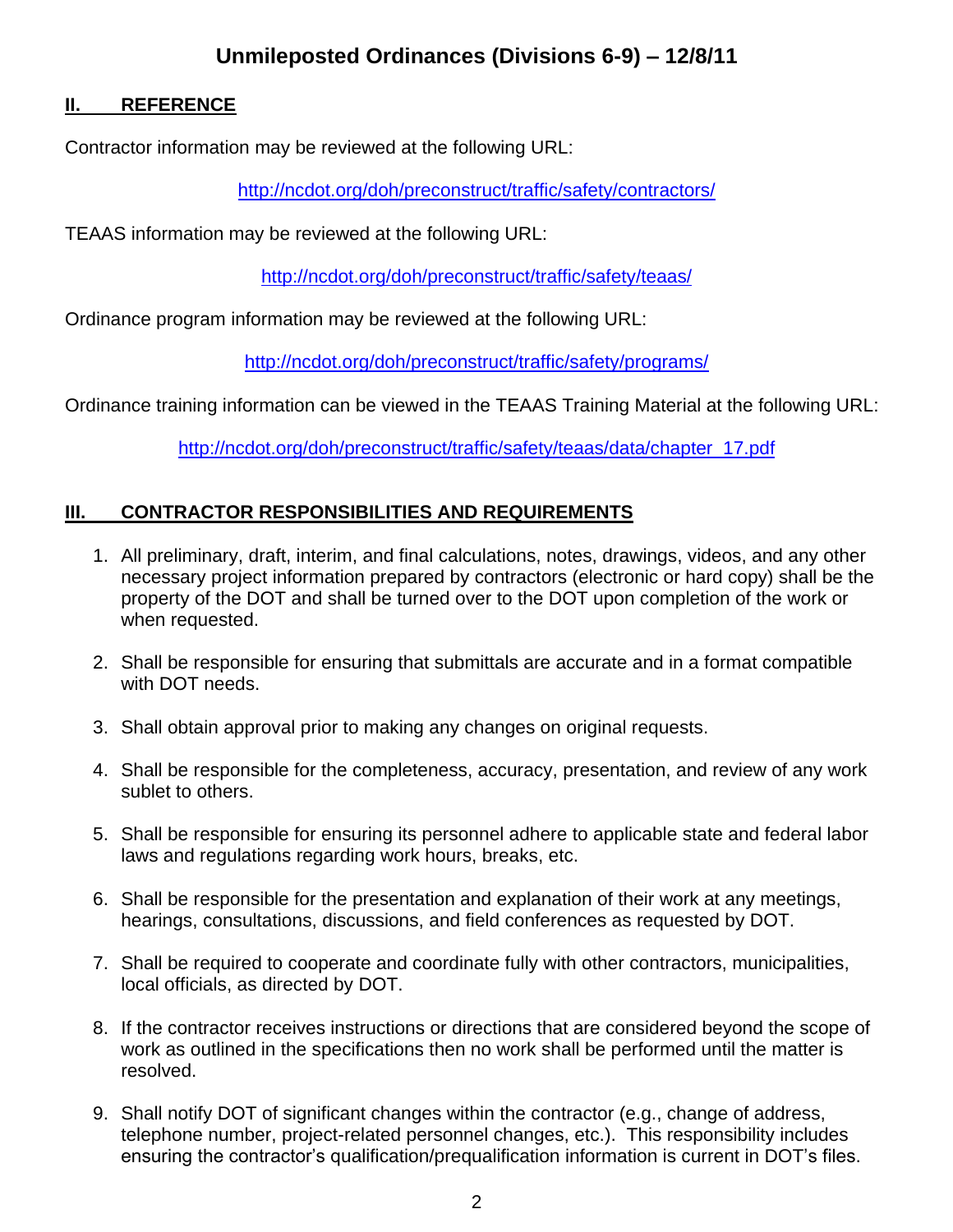# **Unmileposted Ordinances (Divisions 6-9) – 12/8/11**

- 10.Shall maintain all books, documents, papers, records, and other information pertaining to work and costs incurred on this project and to make such materials available at its offices at all reasonable times during the contract period and for three (3) years from the date of final payment for inspection by the DOT or its designees.
- 11.All work performed shall comply with federal, state and local statutes, ordinances, and codes.
- 12.All work performed shall comply with federal, state and local safety regulations and procedures.
- 13.Shall submit an invoice to the DOT on a monthly basis, and each invoice shall have a unique number and shall state the billing cycle (beginning and ending dates).
- 14.Shall have personnel sign waivers of understanding regarding use of TEAAS.
- 15.Shall prevent personnel using TEAAS for any work other than that defined under this contract (unless another active contract specifically allows, or requires, use of TEAAS).
- 16.Shall not use information provided or learned under this contract against DOT.
- 17.Shall not provide information accessed or learned under this contract to any third party.

#### **IV. DOT RESPONSIBILITIES AND REQUIREMENTS**

- 1. Provide quarterly evaluations to each contractor based on timeliness (adherence to deadlines), responsiveness/cooperation, and quality (completeness and accuracy).
- 2. Shall make payment to the contractor upon verification of completed work and invoices.
- 3. Shall provide access to TEAAS to include user names, passwords, and roles that allow Contractor personnel access to information necessary for carrying out the requirements of this LSA.
- 4. Shall provide training on the use of TEAAS generally a one day overview of the several modules within TEAAS that correspond to roadway feature information and ordinance information.
- 5. Shall provide training on mileposting, ordinances, route changes, STAA reasonable access, and the North Carolina Truck Network (NCTN).
- 6. Shall provide a list of the items to be QA/QC'd in Excel spreadsheet format for each item under each subsection of this LSA.
- 7. Shall provide a workspace, work station, local account and access to office equipment (copiers, printers, etc.) for any items that need to be completed on-site.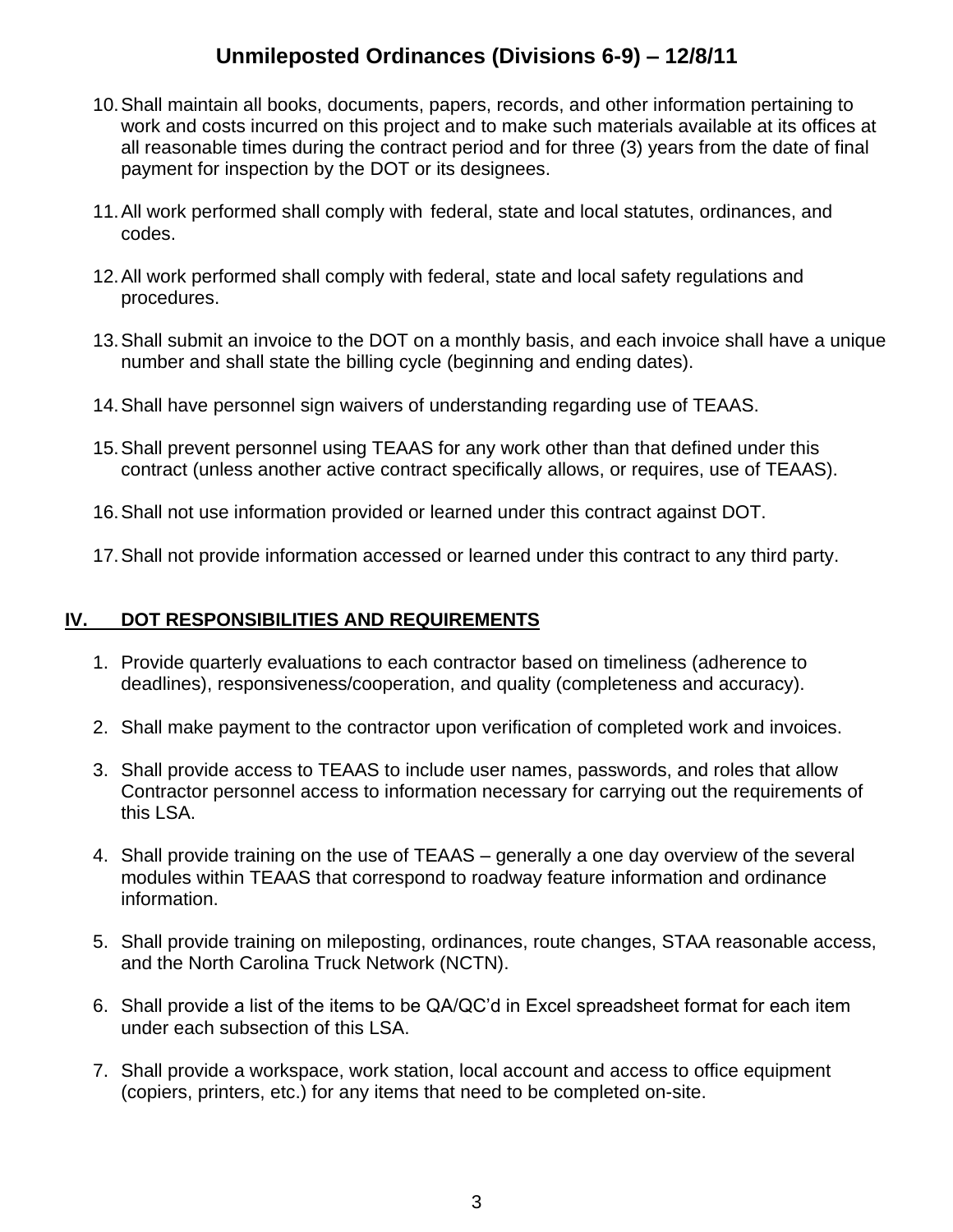#### **V. OTHER REQUIREMENTS AND SPECIAL TERMS**

- 1. DOT shall have the right to approve or reject any contractor or subcontractor personnel for this project, with or without cause or reason.
- 2. Reasonable extensions to time frames or deadlines may be made by mutual consent by all involved parties.
- 3. This work is considered technician level work and does not require sealing or oversight by a professional engineer.

### **VI. PREQUALIFICATION**

All contractors shall be prequalified by the Transportation Mobility and Safety Division.

Link to general POC Contractors website: [http://DOT.gov/business/howtogetstarted/primecontractor/primecontractor\\_poc/](http://ncdot.gov/business/howtogetstarted/primecontractor/primecontractor_poc/)

> Online application instructions: [http://www.DOT.gov/ business/ocs/download/Instruction.pdf](http://www.ncdot.gov/business/ocs/download/Instruction.pdf)

### **VII. UNMILEPOSTED ORDINANCES (Division 6-9)**

There are approximately 2,500 active and approved ordinances in Divisions 6-9 that do not milepost at one, or both, ends. Having these ordinances correctly mileposted is needed for SDV, HPMS, ArcGIS, and other applications as well as to correct any overlap conditions.

Skill sets and abilities required for this work:

- Read and understand DOT maps and SHS route names
- Calculate distances in both feet and miles
- Understand mileposting, TEAAS feature reports, route changes, and compass directions
- Understand ordinances

#### Assignments:

Assignments, which will be considered a notice to proceed, shall be in groups of approximately one hundred (100) ordinances, generally within the same county or division.

#### Time frame:

The contractor shall have two (2) weeks to complete each assigned group of ordinances.